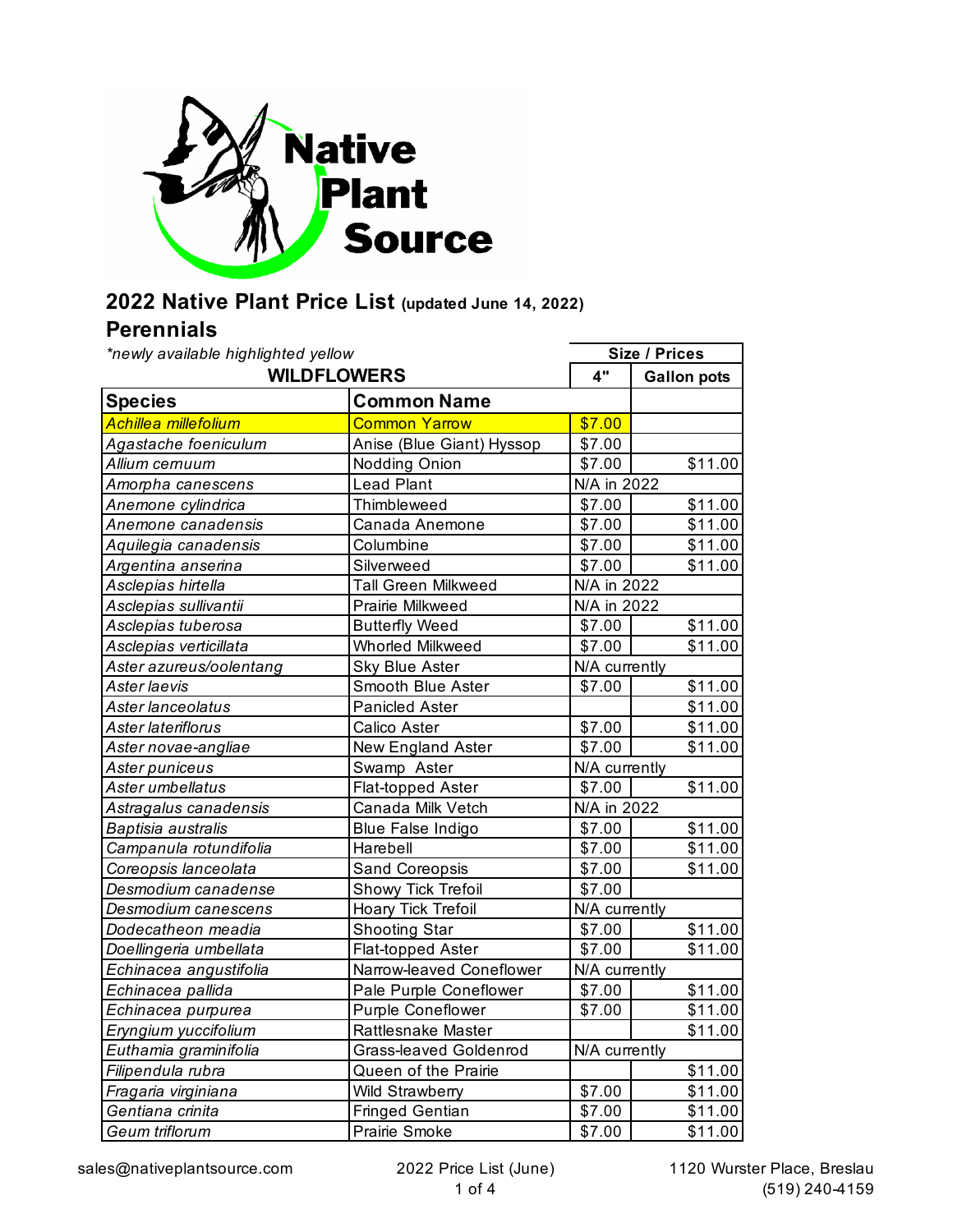| <b>Helianthus divaricatus</b> | <b>Woodland Sunflower</b>     | \$7.00        | \$11.00                                             |
|-------------------------------|-------------------------------|---------------|-----------------------------------------------------|
| Heliopsus helianthoides       | Early / False Sunflower       | \$7.00        | \$11.00                                             |
| Lespedeza capitat             | Round-headed Bush Clover      | N/A currently |                                                     |
| <mark>Liatris aspera</mark>   | <b>Rough Blazing Star</b>     | \$7.00        | \$11.00                                             |
| Liatris spicata               | Showy Blazing Star            | \$7.00        | \$11.00                                             |
| Lobelia syphilitica           | <b>Great Blue Lobelia</b>     | \$7.00        | \$11.00                                             |
| Lupinus perennis              | <b>Wild Lupine</b>            | \$7.00        | \$11.00                                             |
| Monarda didyma                | Oswego Tea / Red Bergamot     | \$7.00        | \$11.00                                             |
| Monarda fistulosa             | Wild Bergamot                 | \$7.00        | \$11.00                                             |
| Monarda punctata              | Spotted Bee Balm              | \$7.00        | \$11.00                                             |
| Opuntia humifusa              | Prickly Pear                  |               | \$12.00                                             |
| Penstemon digitalis           | Foxglove Beardtongue          | \$7.00        | \$11.00                                             |
| Penstemon hirsutus            | Hairy Beardtongue             | \$7.00        | \$11.00                                             |
| Petalostemum candidum         | <b>White Prairie Clover</b>   | N/A currently |                                                     |
| Petalostemum purpuereum       | <b>Purple Prairie Clover</b>  | N/A currently |                                                     |
| Physostegia virginiana        | Obedient plant                |               | \$11.00                                             |
| Pycnanthemum pilosum          | Hairy Mountain Mint           | \$7.00        | \$11.00                                             |
| Pycnanthemum viginianum       | Virginia Mountain Mint        |               | \$11.00                                             |
| Ratibida columnifera          | Green-headed Coneflower       |               | \$11.00                                             |
| Ratibida pinnata              | Gray-headed Coneflower        | \$7.00        | \$11.00                                             |
|                               |                               |               |                                                     |
| Rudbeckia hirta               | <b>Black-eyed Susan</b>       | \$7.00        |                                                     |
| Rudbeckia triloba             | <b>Brown-eyed Susan</b>       |               | \$11.00                                             |
| Silphium laciniatum           | <b>Compass Plant</b>          | N/A in 2022   |                                                     |
| Silphium perfoliatum          | Cup Plant                     | N/A in 2022   |                                                     |
| Silphium terebinthinaceum     | Prairie Dock                  | N/A in 2022   |                                                     |
| Sisyrichum campestre          | <b>Blue-eyed Grass</b>        | \$7.00        |                                                     |
| Solidago canadensis           | <b>Tall Goldenrod</b>         | \$7.00        |                                                     |
| Solidago caesia               | <b>Blue-stemmed Goldenrod</b> | \$7.00        |                                                     |
| Solidago nemoralis            | Old Field Goldenrod           | \$7.00        | \$11.00<br>\$11.00<br>\$11.00<br>\$11.00            |
| Solidago rigida               | Stiff Goldenrod               | \$7.00        |                                                     |
| Solidago rugosa               | Rough-stemmed Goldenrod       | \$7.00        |                                                     |
| Solidago speciosa             | Showy Goldenrod               | N/A currently |                                                     |
| Symphyotrichum laeve          | Smooth Blue Aster             | \$7.00        |                                                     |
| Symphyotrichum lanceolatum    | Lance-leaved Aster            |               |                                                     |
| Symphyotrichum lateriflorum   | Calico Aster                  | \$7.00        |                                                     |
|                               |                               |               | \$11.00<br>\$11.00<br>\$11.00<br>\$11.00<br>\$11.00 |
| Symphyotrichum novae-angliae  | New England Aster             | \$7.00        | \$11.00                                             |
| Symphyotrichum puniceum       | Swamp Aster                   | N/A currently |                                                     |
| Tradescantia ohiensis         | Ohio Spiderwort               |               | \$11.00                                             |
| Verbena hastata               | <b>Blue Vervain</b>           | \$7.00        | \$11.00                                             |
| Verbena stricta               | Hoary Vervain                 | N/A currently |                                                     |
| Vernonia gigantica            | <b>Tall Ironweed</b>          |               | \$11.00                                             |
| Veronicastrum viginicum       | Culver's Root                 |               | \$11.00                                             |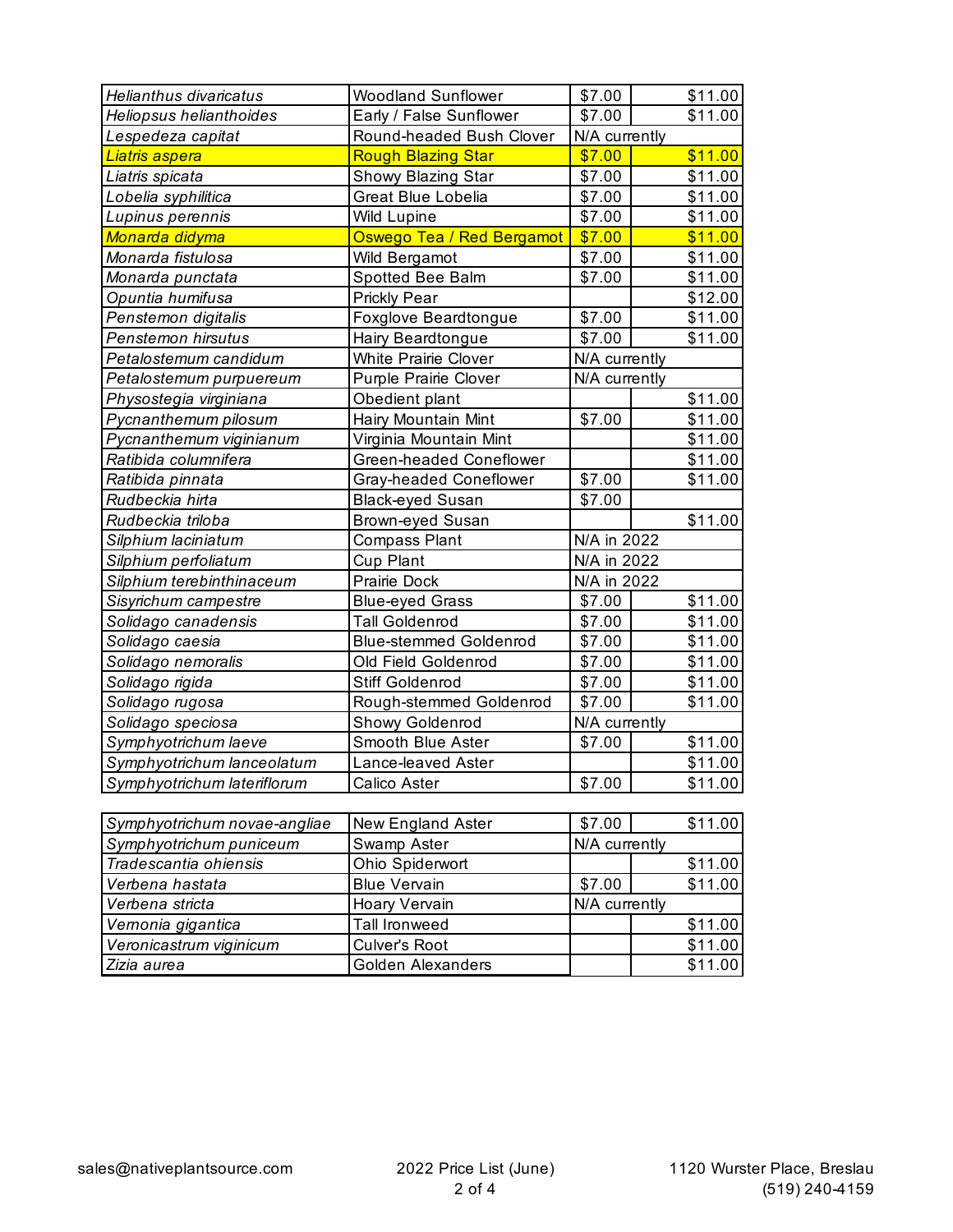| <b>GRASSES</b>             |                          |        | <b>Sizes / Prices</b> |  |
|----------------------------|--------------------------|--------|-----------------------|--|
| <b>Species</b>             | <b>Common Name</b>       | 4"     | <b>Gallon pots</b>    |  |
| Andropogon gerardii        | <b>Big Bluestem</b>      | \$8.00 | \$12.00               |  |
| <b>Buchloe dactyloides</b> | <b>Buffalo Grass</b>     | \$8.00 | \$12.00               |  |
| Hierochloe odorata         | <b>Sweet Grass</b>       | \$8.00 | \$12.00               |  |
| Hystrix patula             | <b>Bottlebrush Grass</b> | \$8.00 | \$12.00               |  |
| Koeleria cristata          | June Grass               | \$8.00 | \$12.00               |  |
| Panicum virgatum           | Switch Grass             | \$8.00 | \$12.00               |  |
| Schizachyrium scoparium    | Little Bluestem          | \$8.00 | \$12.00               |  |
| Sorgastrum nutans          | <b>Indian Grass</b>      | \$8.00 | \$12.00               |  |
| Sporobolus cryptandrus     | Sand Dropseed            | \$8.00 | \$12.00               |  |

| <b>WETLAND PLANTS</b>  |                         |        | <b>Sizes / Prices</b> |  |
|------------------------|-------------------------|--------|-----------------------|--|
| <b>Species</b>         | <b>Common Name</b>      | 4"     | <b>Gallon pots</b>    |  |
| Asclepias incarnata    | Swamp Milkweed          | \$8.00 | \$12.50               |  |
| Caltha palustris       | Marsh Marigold          |        | \$12.50               |  |
| Carex crinata          | <b>Fringed Sedge</b>    | \$8.00 |                       |  |
| Carex hystericina      | Porcupine Sedge         | \$8.00 |                       |  |
| Carex pensylvanica     | Pennsylvania Sedge      | \$8.00 |                       |  |
| Carex stipata          | Awl-fruited Sedge       | \$8.00 |                       |  |
| Carex vulpinoidea      | Fox Sedge               | \$8.00 |                       |  |
| Chelone glabra         | Turtlehead              | \$8.00 | \$12.50               |  |
| Eupatorium maculatum   | Joe Pye Weed            | \$8.00 | \$12.50               |  |
| Eupatorium perfoliatum | <b>Boneset</b>          | \$8.00 | \$12.50               |  |
| Iris versicolor        | <b>Blue Flag Iris</b>   | \$8.00 | \$12.50               |  |
| Juncus effusus         | Common Rush             | \$8.00 |                       |  |
| Juncus tenuis          | Path Rush               | \$8.00 |                       |  |
| Juncus torreyi         | Torrey's Rush           | \$8.00 |                       |  |
| Lobelia cardinalis     | <b>Cardinal Flower</b>  | \$8.00 |                       |  |
| Sagittaria latifolia   | <b>Common Arrowhead</b> | \$8.00 |                       |  |
| Scirpus acutus         | Hardstem Blurush        | \$8.00 |                       |  |
| Scirpus americana      | Three-square Rush       | \$8.00 |                       |  |
| Scirpus atrovirens     | Dark-green Bulrush      | \$8.00 |                       |  |
| Scirpus cyperinus      | <b>Wool Grass</b>       | \$8.00 |                       |  |
| Scirpus fluviatilis    | River Bulrush           | \$8.00 |                       |  |
| Spartina pectinata     | <b>Cord Grass</b>       | \$8.00 |                       |  |